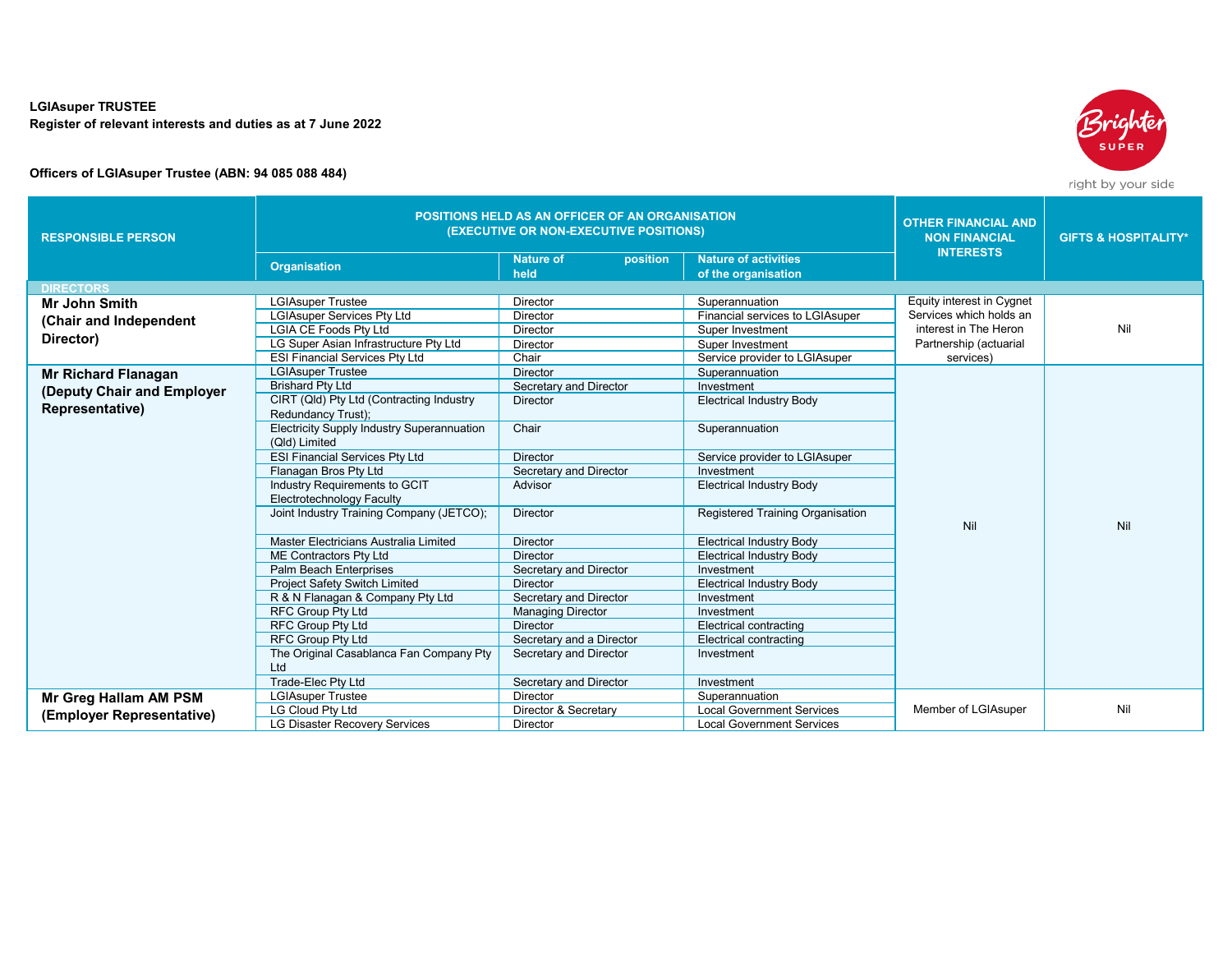| <b>RESPONSIBLE PERSON</b> | <b>POSITIONS HELD AS AN OFFICER OF AN ORGANISATION</b><br>(EXECUTIVE OR NON-EXECUTIVE POSITIONS) |                                            |                                                    | <b>OTHER FINANCIAL AND</b><br><b>NON FINANCIAL</b> | <b>GIFTS &amp; HOSPITALITY*</b> |
|---------------------------|--------------------------------------------------------------------------------------------------|--------------------------------------------|----------------------------------------------------|----------------------------------------------------|---------------------------------|
|                           | <b>Organisation</b>                                                                              | position<br><b>Nature of</b><br>held       | <b>Nature of activities</b><br>of the organisation | <b>INTERESTS</b>                                   |                                 |
| <b>Mr Ray Burton PSM</b>  | <b>LGIAsuper Trustee</b>                                                                         | <b>Director</b>                            | Superannuation                                     |                                                    |                                 |
| (Member Representative)   | <b>Ray Burton Consulting</b>                                                                     | Principal                                  | Local Government Governance                        | Member of LGIAsuper                                | Nil                             |
|                           |                                                                                                  |                                            | Consulting                                         |                                                    |                                 |
| <b>Mr Ron Dewhurst</b>    | <b>LGIAsuper Trustee</b>                                                                         | Director                                   | Superannuation                                     |                                                    |                                 |
| (Independent Director)    | Cooper Investments Pty Ltd                                                                       | <b>Chairman/Chief Executive</b><br>Officer | Investment                                         | Nil                                                | Nil                             |
|                           | HubHello Pty Ltd                                                                                 | Chairman                                   | Portal Company                                     |                                                    |                                 |
|                           | <b>Rhinomed Limited</b>                                                                          | Chairman                                   | <b>Medical Device</b>                              |                                                    |                                 |
|                           | Sprott Inc                                                                                       | Chairman                                   | Canadian Alternative Investments                   |                                                    |                                 |
| <b>Ms Teresa Dyson</b>    | <b>LGIAsuper Trustee</b>                                                                         | <b>Director</b>                            | Superannuation                                     |                                                    |                                 |
| (Employer Representative) | <b>Energy Queensland Limited</b>                                                                 | <b>Director</b>                            | <b>Electrical Industry Body</b>                    |                                                    |                                 |
|                           | <b>Electricity Supply Industry Superannuation</b><br>(Qld) Limited                               | <b>Director</b>                            | Superannuation                                     |                                                    |                                 |
|                           | Foreign Investment Review Board                                                                  | Member                                     | <b>Government Requlatory Body</b>                  |                                                    |                                 |
|                           | Foundation for Alcohol Research &                                                                | Director                                   | <b>Community Health</b>                            |                                                    |                                 |
|                           | <b>Education Limited</b>                                                                         |                                            |                                                    |                                                    |                                 |
|                           | <b>Genex Power Limited</b>                                                                       | <b>Director</b>                            | <b>Electrical Industry Body</b>                    |                                                    |                                 |
|                           | Gold Coast Hospital and Health Board                                                             | <b>Director</b>                            | <b>Community Health</b>                            | Member of Energy Super                             | Nil                             |
|                           | <b>Gritem Ptv Ltd</b>                                                                            | <b>Director</b>                            | Personal Investment Company                        |                                                    |                                 |
|                           | Gritem Superannuation Pty Ltd (Trustee of<br>SMSF)                                               | <b>Director</b>                            | <b>SMSF Trustee</b>                                |                                                    |                                 |
|                           | National Housing Finance and Investment<br>Corporation                                           | <b>Director</b>                            | <b>Community Housing</b>                           |                                                    |                                 |
|                           | Seven West Media Ltd                                                                             | <b>Director</b>                            | Media                                              |                                                    |                                 |
|                           | Shine Justice Ltd                                                                                | <b>Director</b>                            | <b>Legal Practice</b>                              |                                                    |                                 |
|                           | <b>Takeover Panel</b>                                                                            | Member                                     | <b>Government Regulatory Body</b>                  |                                                    |                                 |
| <b>Ms Ros Heit</b>        | <b>LGIAsuper Trustee</b>                                                                         | <b>Director</b>                            | Superannuation                                     |                                                    |                                 |
| (Member Representative)   | <b>Burnett Inland Economic Development</b>                                                       | Director                                   | <b>Local Government and Community</b>              |                                                    |                                 |
|                           | Organisation                                                                                     |                                            |                                                    | Member of LGIAsuper                                | Nil                             |
|                           | Community Radio of Wondai                                                                        | Chair                                      | <b>Community Radio</b>                             |                                                    |                                 |
|                           | <b>Rural Solutions Queensland Inc.</b>                                                           | Director                                   | Charity                                            |                                                    |                                 |
|                           | <b>SPSL Limited</b>                                                                              | Director                                   | <b>Superannuation Fund Trustee</b>                 |                                                    |                                 |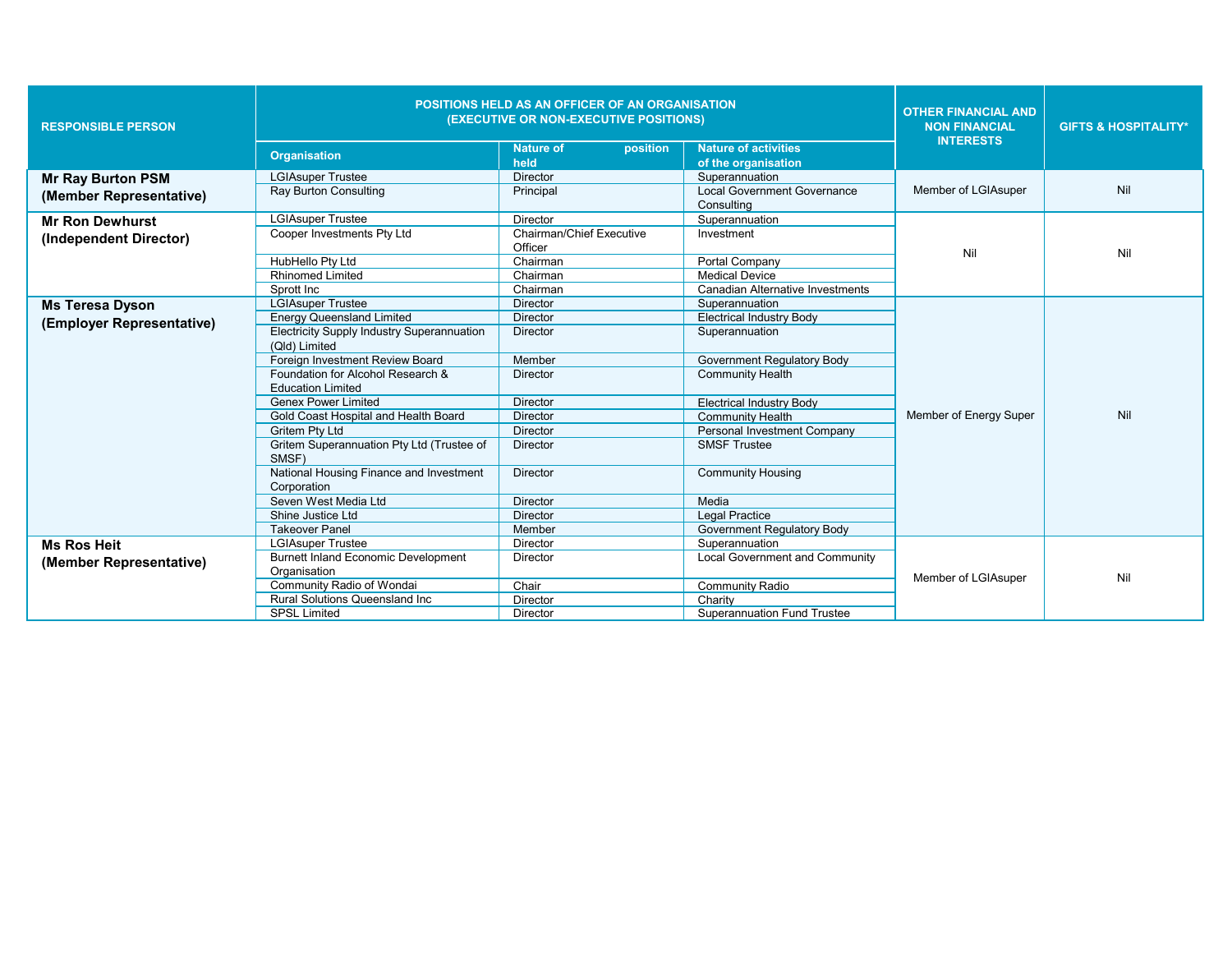| <b>RESPONSIBLE PERSON</b>                            | <b>Organisation</b>                                | POSITIONS HELD AS AN OFFICER OF AN ORGANISATION<br>(EXECUTIVE OR NON-EXECUTIVE POSITIONS)<br>position<br><b>Nature of</b><br>held | <b>Nature of activities</b>                   | <b>OTHER FINANCIAL AND</b><br><b>NON FINANCIAL</b><br><b>INTERESTS</b> | <b>GIFTS &amp; HOSPITALITY*</b> |
|------------------------------------------------------|----------------------------------------------------|-----------------------------------------------------------------------------------------------------------------------------------|-----------------------------------------------|------------------------------------------------------------------------|---------------------------------|
|                                                      | <b>LGIAsuper Trustee</b>                           | <b>Director</b>                                                                                                                   | of the organisation<br>Superannuation         |                                                                        |                                 |
| <b>Cr Mark Jamieson</b><br>(Employer Representative) | <b>Council of Mayors South East Queensland</b>     | <b>Director</b>                                                                                                                   | <b>Local Government Advocacy</b>              |                                                                        |                                 |
|                                                      | Cryan Pty Ltd                                      | <b>Director</b>                                                                                                                   | Trust                                         |                                                                        |                                 |
|                                                      | Jamieson Investments Qld Pty Ltd                   | <b>Director</b>                                                                                                                   | Agriculture and Investment                    |                                                                        |                                 |
|                                                      | <b>LGAO Ltd</b>                                    | <b>President and Director</b>                                                                                                     | Local Government Services                     | Member of LGIAsuper                                                    | Nil                             |
|                                                      | Lolbern Pty Ltd                                    | <b>Director</b>                                                                                                                   | Investment                                    |                                                                        |                                 |
|                                                      | <b>LSJD Projects Pty Ltd</b>                       | Director                                                                                                                          | Investment                                    |                                                                        |                                 |
|                                                      | <b>MKRD Projects Pty Ltd</b>                       | <b>Director</b>                                                                                                                   | Investment                                    |                                                                        |                                 |
|                                                      | Sunshine Coast Regional Council                    | Mayor                                                                                                                             | <b>Local Government</b>                       |                                                                        |                                 |
| <b>Mr Peter Kazacos OAM</b>                          | <b>LGIAsuper Trustee</b>                           | Director                                                                                                                          | Superannuation                                |                                                                        |                                 |
| (Independent Director)                               | Allegra Orthopaedics Holdings Pty Ltd              | Director                                                                                                                          | <b>Medical Devices</b>                        |                                                                        |                                 |
|                                                      | Allegra Orthopaedics Limited                       | Director                                                                                                                          | <b>Medical devices</b>                        |                                                                        |                                 |
|                                                      | Destin Pty Ltd                                     | Director                                                                                                                          | Investment                                    |                                                                        |                                 |
|                                                      | Digital Assets Organisation Pty Ltd                | <b>Director</b>                                                                                                                   | IT and Advisory                               |                                                                        |                                 |
|                                                      | Grammatakia Pty Ltd                                | Director                                                                                                                          | <b>Book Publishing</b>                        |                                                                        |                                 |
|                                                      | Icon Cyber Pty Ltd                                 | <b>Director</b>                                                                                                                   | <b>IT/Cyber Security</b>                      |                                                                        |                                 |
|                                                      | Kamalei Childrens Centre Pty Ltd                   | Director & Secretary                                                                                                              | Early Childhood                               |                                                                        |                                 |
|                                                      | Kaz Early Learning Centre Pty Ltd                  | <b>Director</b>                                                                                                                   | Early Childhood                               |                                                                        |                                 |
|                                                      | <b>KAZ Industries Pty Ltd</b>                      | <b>Director</b>                                                                                                                   | Early Childhood                               | Nil                                                                    | Nil                             |
|                                                      | Kazacos Foundation Pty Ltd                         | Director & Secretary                                                                                                              | Finance                                       |                                                                        |                                 |
|                                                      | Kazacos Industries Pty Ltd                         | <b>Director</b>                                                                                                                   | IT and Advisory                               |                                                                        |                                 |
|                                                      | Kpower Pty Ltd                                     | <b>Director</b>                                                                                                                   | Technology                                    |                                                                        |                                 |
|                                                      | Real Property Corporation Pty Ltd                  | <b>Director</b>                                                                                                                   | <b>Real Estate</b>                            |                                                                        |                                 |
|                                                      | Retriever Communications Pty Ltd                   | <b>Director</b>                                                                                                                   | Communications/IT                             |                                                                        |                                 |
|                                                      | Skilligence Pty Ltd trading as Junior<br>Engineers | <b>Director</b>                                                                                                                   | <b>Engineering Services</b>                   |                                                                        |                                 |
|                                                      | <b>SPSL Limited</b>                                | <b>Director</b>                                                                                                                   | <b>Superannuation Fund Trustee</b>            |                                                                        |                                 |
|                                                      | <b>UTS Foundation Board</b>                        | Member                                                                                                                            | University                                    |                                                                        |                                 |
|                                                      | Your Angel Charity Ltd                             | <b>Director</b>                                                                                                                   | Charity                                       |                                                                        |                                 |
| <b>Cr Cameron O'Neil</b>                             | <b>LGIAsuper Trustee</b>                           | Director                                                                                                                          | Superannuation                                |                                                                        |                                 |
| (Employer Representative)                            | Maranoa Regional Council                           | Councillor                                                                                                                        | <b>Local Government</b>                       |                                                                        |                                 |
|                                                      | Golden West Apprenticeships Limited                | <b>Director</b>                                                                                                                   | <b>Employment and Recruitment</b><br>Services | Member of LGIAsuper                                                    | Nil                             |
|                                                      | Maranoa Country Universities Centre                | Chairman                                                                                                                          | Education                                     |                                                                        |                                 |
|                                                      | <b>SPSL Limited</b>                                | <b>Director</b>                                                                                                                   | <b>Superannuation Fund Trustee</b>            |                                                                        |                                 |
| <b>Ms Jennifer Sanders</b>                           | <b>LGIAsuper Trustee</b>                           | Director                                                                                                                          | Superannuation                                |                                                                        |                                 |
| (Member Representative)                              | <b>LGIAsuper Services Pty Ltd</b>                  | <b>Director</b>                                                                                                                   | Financial services to LGIAsuper               | Member of LGIAsuper                                                    | Nil                             |
|                                                      | Suncorp General Insurance                          | Claims Manager (contract)                                                                                                         | Insurance services                            |                                                                        |                                 |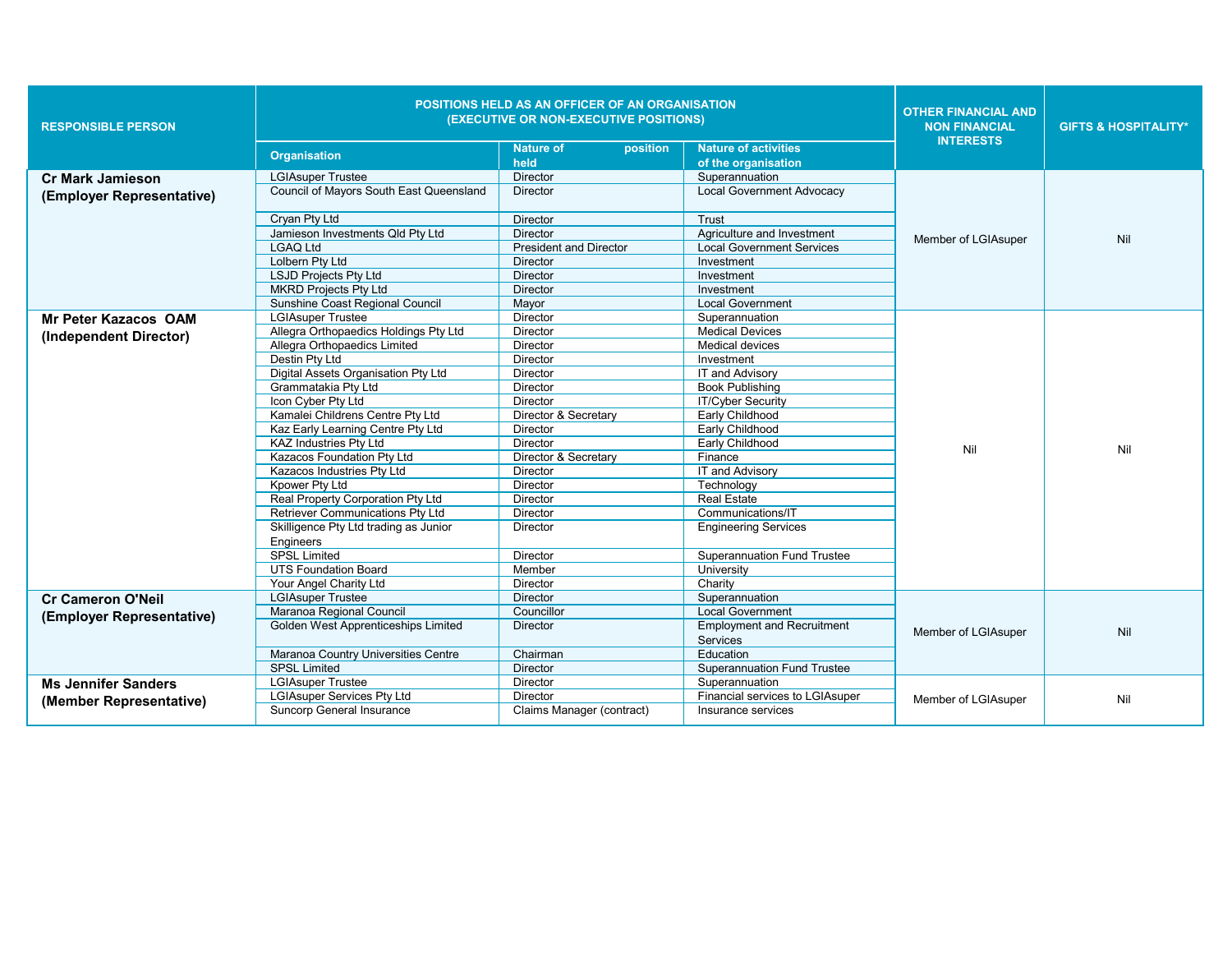| <b>RESPONSIBLE PERSON</b> | POSITIONS HELD AS AN OFFICER OF AN ORGANISATION<br>(EXECUTIVE OR NON-EXECUTIVE POSITIONS)<br><b>Nature of activities</b><br><b>Nature of</b><br>position |                                 |                                 | <b>OTHER FINANCIAL AND</b><br><b>NON FINANCIAL</b><br><b>INTERESTS</b> | <b>GIFTS &amp; HOSPITALITY*</b> |
|---------------------------|----------------------------------------------------------------------------------------------------------------------------------------------------------|---------------------------------|---------------------------------|------------------------------------------------------------------------|---------------------------------|
|                           | <b>Organisation</b>                                                                                                                                      | held                            | of the organisation             |                                                                        |                                 |
|                           | <b>LGIAsuper Trustee</b>                                                                                                                                 | <b>Director</b>                 | Superannuation                  |                                                                        |                                 |
| <b>Ms Jennifer Thomas</b> | Australian Labor Party Electoral College                                                                                                                 | Member                          | <b>Employee Union</b>           |                                                                        |                                 |
| (Member Representative)   | (Queensland Branch)                                                                                                                                      |                                 |                                 |                                                                        |                                 |
|                           | <b>Electricity Supply Industry Superannuation</b>                                                                                                        | Director                        | Superannuation                  |                                                                        |                                 |
|                           | (Qld) Limited                                                                                                                                            |                                 |                                 | Member of Queensland                                                   |                                 |
|                           | Industrial Union of Employees                                                                                                                            | Assistant Secretary, Queensland | <b>Employee Union</b>           | Services. Industrial Union of                                          |                                 |
|                           |                                                                                                                                                          | <b>Services</b>                 |                                 | Employees                                                              |                                 |
|                           | <b>Jobs Queensland</b>                                                                                                                                   | <b>Director</b>                 | Government Body                 |                                                                        |                                 |
|                           | Qld Council of Unions Executive &                                                                                                                        | Vice President & Executive      | <b>Employee Union</b>           | Member of ALP Queensland                                               | Nil                             |
|                           | <b>Management Committee</b>                                                                                                                              | Member                          |                                 |                                                                        |                                 |
|                           | The Australian Municipal, Administrative,                                                                                                                | National Vice President and     | <b>Employee Union</b>           | Member of Australian                                                   |                                 |
|                           | Clerical and Services Union (National                                                                                                                    | <b>Executive Member</b>         |                                 | Services Union                                                         |                                 |
|                           | Union)                                                                                                                                                   |                                 |                                 |                                                                        |                                 |
|                           | The Australian Municipal, Administrative,                                                                                                                | <b>Executive President</b>      | <b>Employee Union</b>           |                                                                        |                                 |
|                           | Clerical and Services Union, Queensland                                                                                                                  |                                 |                                 |                                                                        |                                 |
|                           | Branch (Trading as The Services Union)                                                                                                                   |                                 |                                 |                                                                        |                                 |
| <b>Ms Neisha Traill</b>   | <b>LGIAsuper Trustee</b>                                                                                                                                 | Director                        | Superannuation                  | Member, ALP Qld                                                        |                                 |
| (Member Representative)   | AIST (voluntary position)                                                                                                                                | <b>Director</b>                 | Superannuation Industry Body    |                                                                        |                                 |
|                           | <b>Electricity Supply Industry Superannuation</b>                                                                                                        | Director                        | Superannuation                  | Member, Electrical Trade                                               | Nil                             |
|                           | (Qld) Limited                                                                                                                                            |                                 |                                 | Union                                                                  |                                 |
|                           | Labor for Dignity (voluntary position)                                                                                                                   | Treasurer                       | Pubic Interest Organisation     |                                                                        |                                 |
| <b>Mr Scott Wilson</b>    | <b>LGIAsuper Trustee</b>                                                                                                                                 | <b>Director</b>                 | Superannuation                  |                                                                        |                                 |
| (Member Representative)   | <b>Electrical Trades Union NSW and ACT</b>                                                                                                               | Independent contractor          | <b>Employee Union</b>           | Member of Electrical Trades<br>Union                                   |                                 |
|                           | <b>Branch</b><br>Electrical Trades Union WA Branch                                                                                                       | Independent contractor          | <b>Employee Union</b>           |                                                                        | Nil                             |
|                           | Electricity Supply Industry Superannuation                                                                                                               | <b>Director</b>                 | Superannuation                  | Member of Energy Super                                                 |                                 |
|                           | (Qld) Limited                                                                                                                                            |                                 |                                 |                                                                        |                                 |
| Ms Sarah Zeljko           | <b>LGIAsuper Trustee</b>                                                                                                                                 | Director                        | Superannuation                  |                                                                        |                                 |
|                           | <b>Electricity Supply Industry Superannuation</b>                                                                                                        | Director                        | Superannuation                  |                                                                        |                                 |
| (Employer Representative) | (Qld) Limited                                                                                                                                            |                                 |                                 |                                                                        |                                 |
|                           | IntelliDesign Holdings Pty Ltd                                                                                                                           | Director                        | <b>Engineering Services</b>     |                                                                        |                                 |
|                           | IntelliDesign Pty Ltd                                                                                                                                    | Director                        | <b>Engineering Services</b>     |                                                                        |                                 |
|                           | LoqiCamms                                                                                                                                                | Director                        | <b>Engineering Services</b>     |                                                                        |                                 |
|                           | (name change to Verbrec Ltd)                                                                                                                             |                                 |                                 | Nil                                                                    | Nil                             |
|                           | Ministerial Advisory Council for Flood                                                                                                                   | <b>Expert Member</b>            | Government Advisory Body        |                                                                        |                                 |
|                           | Mitigation Manuals, Department of Natural                                                                                                                |                                 |                                 |                                                                        |                                 |
|                           | Resources, Mines and Energy.                                                                                                                             |                                 |                                 |                                                                        |                                 |
|                           | Powerlink Queensland                                                                                                                                     | <b>Director</b>                 | <b>Electrical Industry Body</b> |                                                                        |                                 |
|                           | Stockyard Group Pty Ltd                                                                                                                                  | Director                        | Agriculture and Investment      |                                                                        |                                 |
|                           | Unig You                                                                                                                                                 | Director                        | Public Interest Organisation    |                                                                        |                                 |
|                           | Unity Water                                                                                                                                              | Director                        | <b>Public Utility</b>           |                                                                        |                                 |
| <b>SPECIAL ADVISERS</b>   |                                                                                                                                                          |                                 |                                 |                                                                        |                                 |
| <b>Mr Andrew Cormie</b>   | Eastspring Investments (Singapore) Limited                                                                                                               | Director                        | Investment                      | Nil                                                                    | Nil                             |
| <b>Mr Mitchell Petrie</b> | <b>Brisbane City Council</b>                                                                                                                             | Member - Audit Committee        | <b>Local Government</b>         |                                                                        |                                 |
|                           | <b>Bundaberg Regional Council</b>                                                                                                                        | Member - Audit Committee        | <b>Local Government</b>         |                                                                        |                                 |
|                           | Hughenden Irrigation Project Company Pty                                                                                                                 | <b>Director</b>                 | Infrastructure                  |                                                                        |                                 |
|                           | Ltd                                                                                                                                                      |                                 |                                 |                                                                        |                                 |
|                           | <b>Metro Mining Limited</b>                                                                                                                              | <b>Company Secretary</b>        | Mining                          | Nil                                                                    | Nil                             |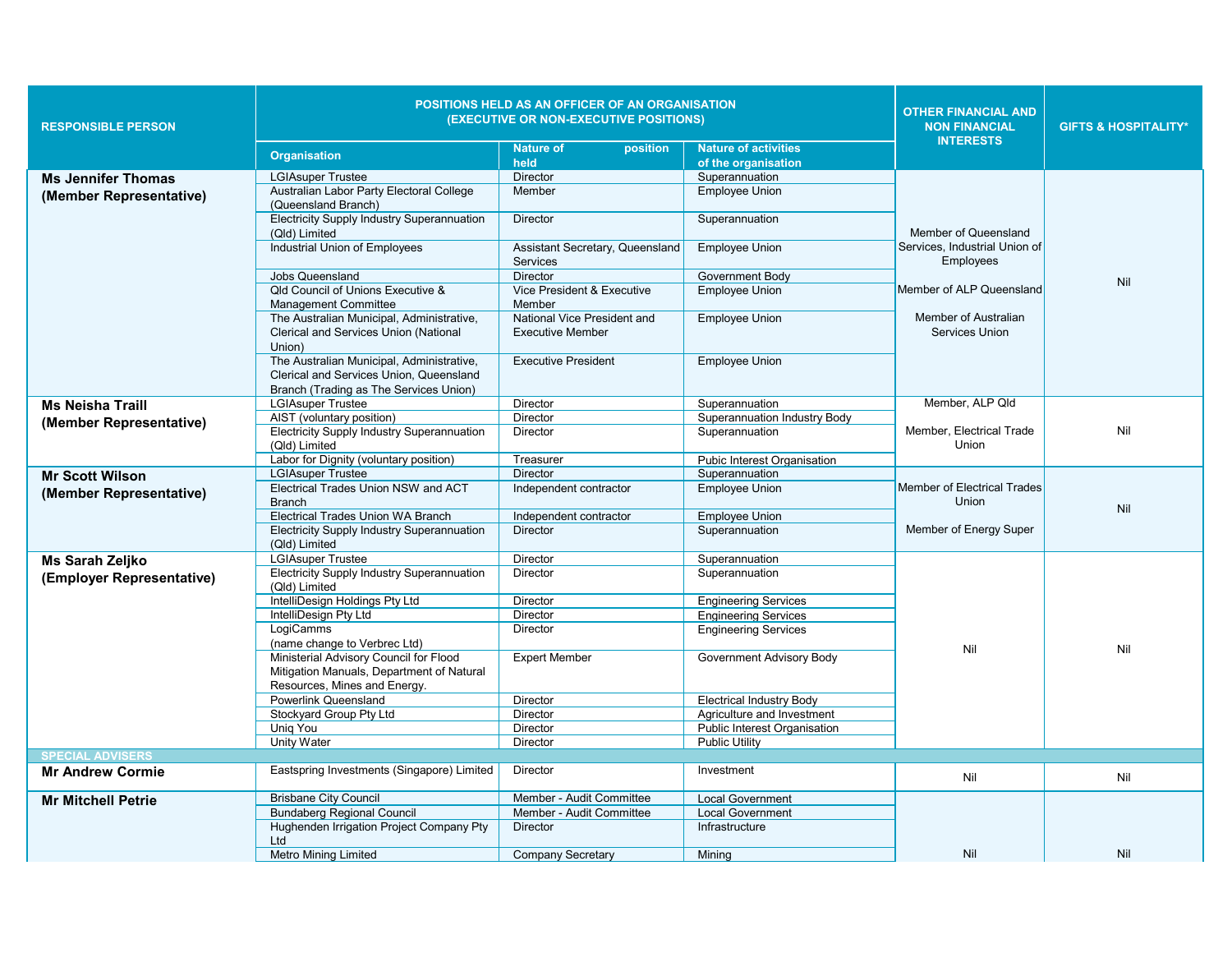| <b>RESPONSIBLE PERSON</b>  | <b>POSITIONS HELD AS AN OFFICER OF AN ORGANISATION</b><br>(EXECUTIVE OR NON-EXECUTIVE POSITIONS) |                                      |                                 | <b>OTHER FINANCIAL AND</b><br><b>NON FINANCIAL</b><br><b>INTERESTS</b> | <b>GIFTS &amp; HOSPITALITY*</b> |
|----------------------------|--------------------------------------------------------------------------------------------------|--------------------------------------|---------------------------------|------------------------------------------------------------------------|---------------------------------|
|                            | <b>Organisation</b>                                                                              | position<br><b>Nature of</b><br>held | <b>Nature of activities</b>     |                                                                        |                                 |
|                            | <b>QIMR Berghofer Medical Research Institute</b>                                                 | Council Member                       | of the organisation<br>Medical  |                                                                        |                                 |
|                            |                                                                                                  |                                      |                                 |                                                                        |                                 |
|                            | <b>Redland City Council</b>                                                                      | Member - Audit Committee             | <b>Local Government</b>         |                                                                        |                                 |
|                            | <b>Sunshine Coast City Council</b>                                                               | Member - Audit Committee             | <b>Local Government</b>         |                                                                        |                                 |
| <b>Mr John Wilson</b>      | Rugby Australia                                                                                  | <b>Director</b>                      | Sport                           |                                                                        |                                 |
|                            | <b>QIC Limited</b>                                                                               | Non-Executive Director               | Investments                     | Nil                                                                    | Nil                             |
|                            | Australian Rugby Foundation                                                                      | Chairman                             | Philanthropy and Sport          |                                                                        |                                 |
| <b>ACTUARY</b>             |                                                                                                  |                                      |                                 |                                                                        |                                 |
| <b>Mr Nick Wilkinson</b>   | Towers Watson Australia Pty Ltd                                                                  | Employee                             | <b>Financial services</b>       | Nil                                                                    | Nil                             |
| <b>AUDITOR</b>             |                                                                                                  |                                      |                                 |                                                                        |                                 |
| <b>Mr George Sagonas</b>   | PricewaterhouseCoopers                                                                           | Partner                              | Audit and Corporate Advisory    | Nil                                                                    | Nil                             |
| <b>EXECUTIVES</b>          |                                                                                                  |                                      |                                 |                                                                        |                                 |
| <b>Ms Kate Farrar</b>      | <b>LGIAsuper Trustee</b>                                                                         | CEO                                  | Superannuation                  |                                                                        | Nil                             |
| (Chief Executive Officer)  | <b>LGIA CE Foods Ptv Ltd</b>                                                                     | <b>Director</b>                      | Super Investment                | Member of LGIAsuper                                                    |                                 |
|                            | <b>LGIAsuper Corporate Services Pty Ltd</b>                                                      | <b>Director</b>                      | Superannuation                  |                                                                        |                                 |
|                            | <b>LGIAsuper Services Pty Ltd</b>                                                                | <b>Director</b>                      | Financial services to LGIAsuper |                                                                        |                                 |
|                            | <b>ESI Financial Services Ptv Ltd</b>                                                            | <b>Director</b>                      | Service provider to LGIAsuper   |                                                                        |                                 |
|                            | Seven Group Holdings                                                                             | <b>Director</b>                      | Industrial Services, Media,     |                                                                        |                                 |
|                            |                                                                                                  |                                      | Energy and Investments          |                                                                        |                                 |
|                            | Mountain Shine Pty Ltd                                                                           | <b>Director</b>                      | Investment                      |                                                                        |                                 |
|                            | Piglet Investco Pty Ltd                                                                          | <b>Director</b>                      | Investment                      |                                                                        |                                 |
|                            | <b>SPSL Services Ptv Ltd</b>                                                                     | <b>Director</b>                      | Service provider to SPSL        |                                                                        |                                 |
| <b>Mr Mark Rider</b>       | LGIAsuper                                                                                        | Management                           | Superannuation                  | Nil                                                                    | Nil                             |
| (Chief Investment Officer) |                                                                                                  |                                      |                                 |                                                                        |                                 |
| <b>Mr Shawn Chan</b>       | LGIAsuper                                                                                        | Management                           | Superannuation                  |                                                                        |                                 |
| (Chief Risk Officer)       |                                                                                                  |                                      |                                 | Nil                                                                    | Nil                             |
|                            |                                                                                                  |                                      |                                 |                                                                        |                                 |
|                            | LGIAsuper Corporate Services Pty Ltd                                                             | Director                             | Service provider to LGIAsuper   |                                                                        |                                 |
|                            | <b>SPSL Services Pty Ltd</b>                                                                     | <b>Director</b>                      | Service provider to SPSL        |                                                                        |                                 |
| <b>Ms Andrea Peters</b>    | LGIAsuper                                                                                        | Management                           | Superannuation                  |                                                                        |                                 |
| (Chief Growth Officer)     |                                                                                                  |                                      |                                 | Nil                                                                    | Nil                             |